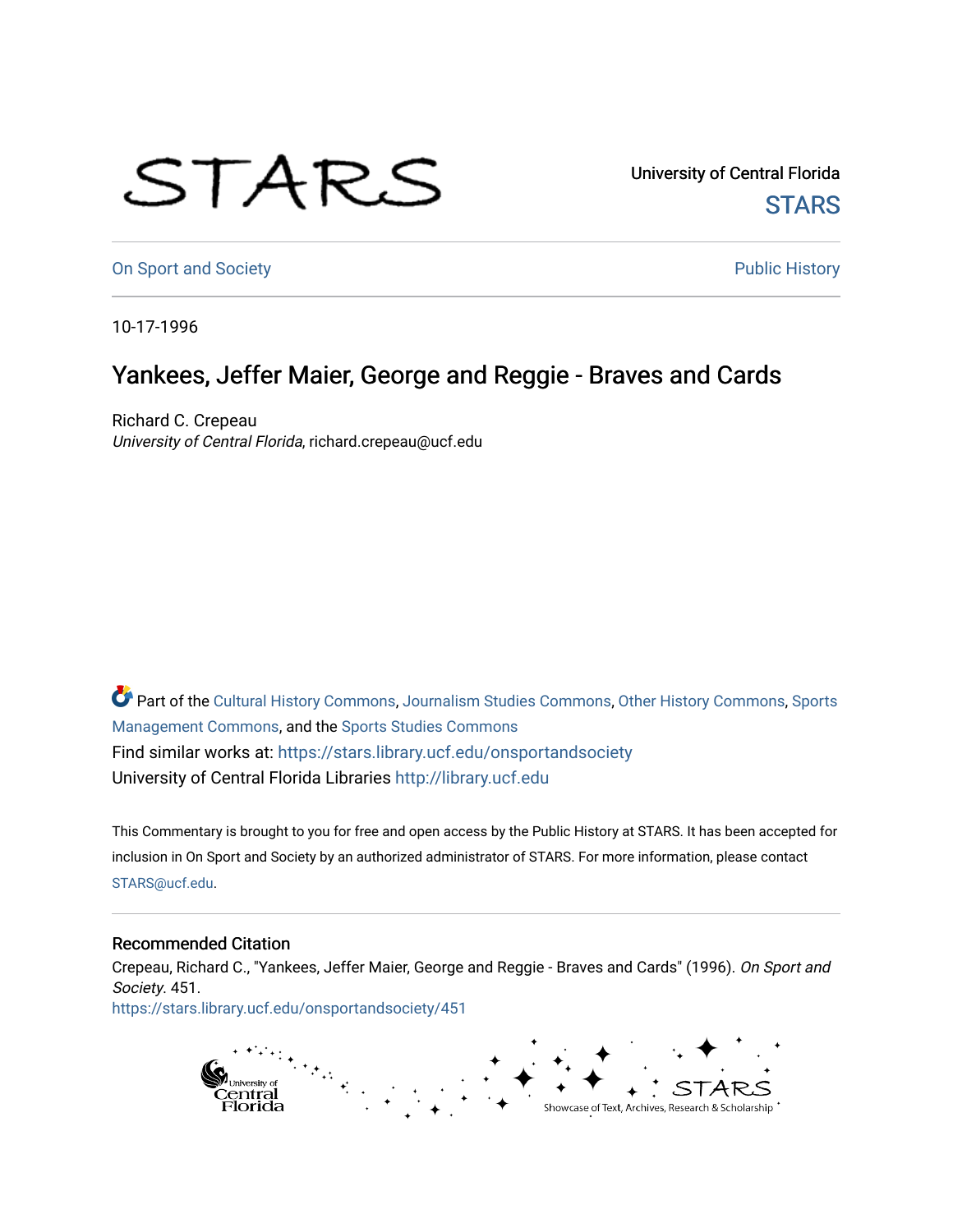## SPORT AND SOCIETY FOR ARETE October 17, 1996

While sitting around waiting for Gene Budig's resignation as American League president, or even for someone in the press to suggest that it might be appropriate, I have been trying to see as much of the American and National League Championship Series as possible--or the LCS as it is called, which sounds more like a religious cult than a sporting event. There has been some interesting baseball and even more interesting American melodrama.

First the baseball, wherein the New York Yankees have now advanced to the World Series. In doing so they convincingly pounded the stuffing out of the Baltimore Orioles pitching staff that was emblematic of the year of the hitter. The Yankees left no doubt that they are the best team in the American League at this time in the season, although there will always be that small doubt about their ability to handle Cleveland, which was eliminated in the ill-conceived short-series by the O's.

This series offered two major side-shows and one minor bit of nostalgia. For those who think there is an ultimate justice in the universe, the final game offered Roberto Alomor making a Bill Buckner-like move on a double-play ball that should have ended what turned out to be the Yankees big inning on Sunday. The feeling that the Great Expectorator got his on that play could not be resisted. Alomar bashers everywhere had to be delighted.

The second major side-show involved Jeffery Maier, the 12 yearold centerfielder who reached out of the stands to turn an out into a home run. My immediate reaction was to see it as one of those refreshing and spontaneous moments of 12-year-old joy that adults almost immediately turn into something ludicrous if not unsavory. It also illustrates Daniel Boorstin's definition of a celebrity: "someone known for their well-knownessness." Jeffery certainly became that.

To see the New York media make so much of this kid who possibly altered the outcome of the game and violated stadium rules is so New York. But it is also very much an American story with an American outcome. If it had been a ball hit by Roberto Alomar the kid's life would not have been worth a plug nickel, but that's showbiz. Of course this sort of fan interference happens all the time, but timing is everything, and this one had the timing. The only unanswered question is, will Jeffery get a ring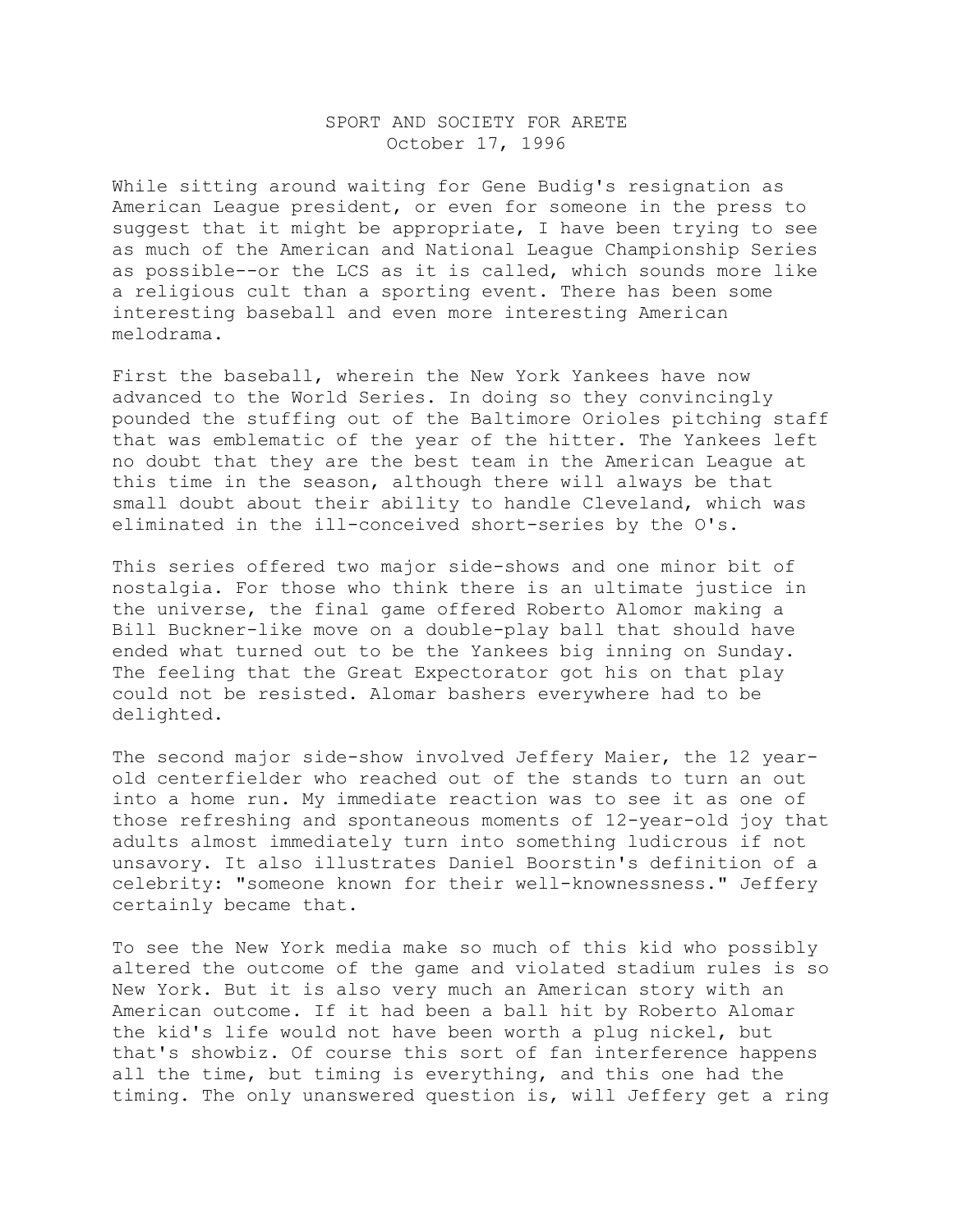and a full Series share. There will be millionaires who will argue against it.

The nostalgia featured the verbal hostilities that almost turned physical between George Steinbrenner and Reggie Jackson. The convicted felon and the convicted egomaniac remain little boys even though both are now over fifty. It was just like the old days. Too bad Billy wasn't there to sucker-punch someone. Someone once said that in baseball momentum is tomorrow's starting pitcher. With the Braves down and nearly out three games to one in the NLCS, John Smoltz and Todd Stottlemyre redirected momentum in the first inning of game five. After game four which the Cardinals won in dramatic fashion as Bobby Cox seemed mesmerized by Greg McMichael's total lack of anything on the mound, one could easily have expected the Cardinals to finish off the Braves in game five. But again we were reminded that baseball is not football.

A few weeks ago you may recall I commented that strategy is overrated as a managerial quality, and that how one handles people is much more significant. When you make a statement of this kind you can always count on being proven wrong with a matter of days. LaRussa has out dueled Bobby Cox at every turn getting just the matchups he wants in almost every situation. But then those of us who follow the Atlanta Braves see this happen to Bobby all too often.

Tony LaRussa lives and dies by the analytical charts and computer print-outs, in short he makes a studied use of statistical data. This is why it is surprising that LaRussa went with Stottlemyre in game five on three days rest, as all the data shows that Stottlemyre pitches poorly on three days rest. Then in game six he admits his error and pitches Alan Benes so that Donovan Osborne has normal rest in game seven. LaRussa may have outmanuvered himself by not pitching Alan Benes in Game Five.

In Game Six Greg Maddux came back with a near perfect game as one would expect. The Cardinals were not likely to beat him twice in a row and they didn't. As for the Braves' bats they don't look all that much better despite the fourteen run outburst. So we go to game seven, which will be over by the time you hear this commentary, with the Braves and Cardinals both pitching left-handers.

Irregardless of what has happened in Game Five and Game Six there still is no momentum other than Game Seven's starting